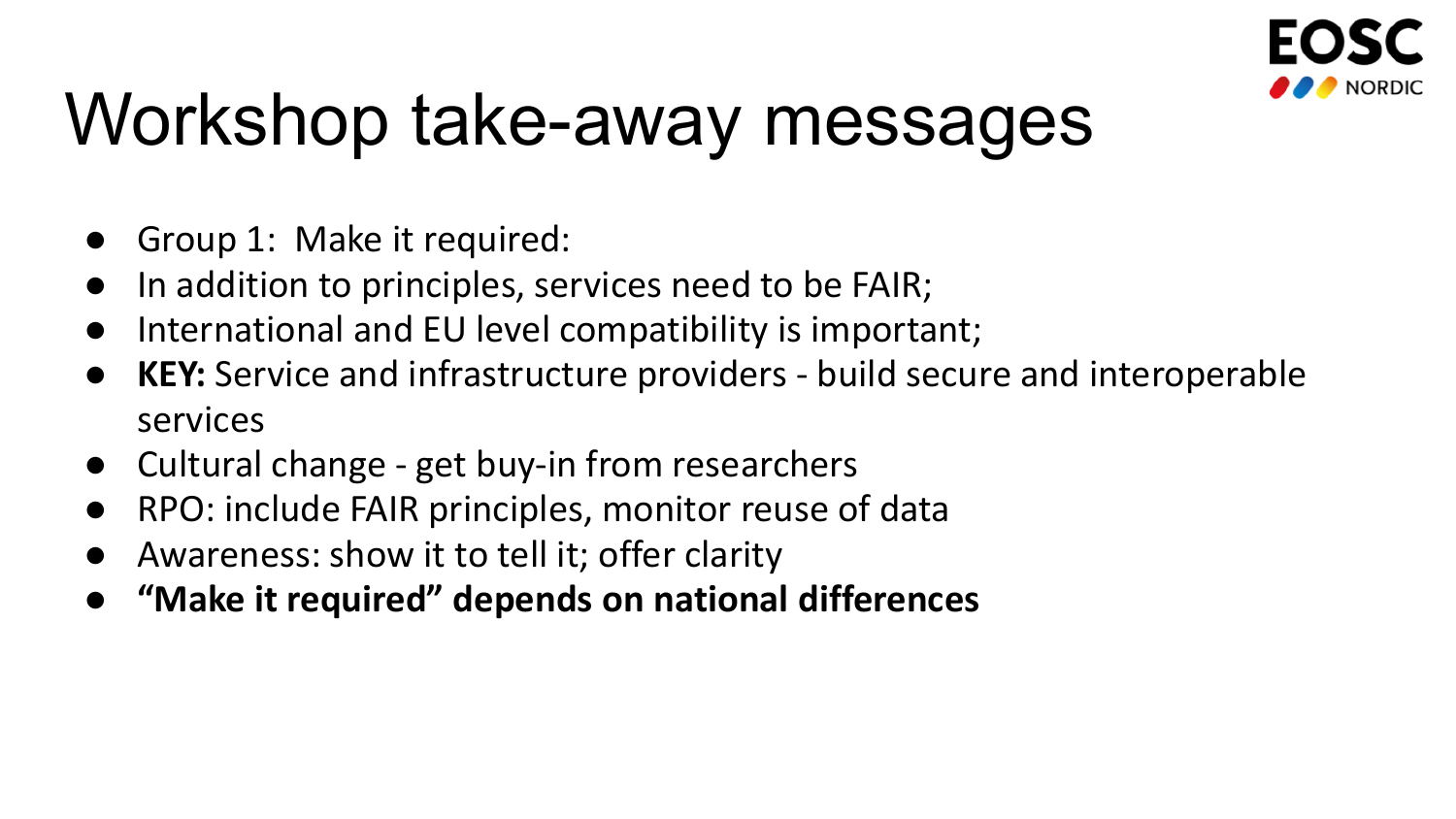

Group 2, Make it rewarding:

- 5% for FAIR might be a good idea, but some research require more, some less, and it is difficult for financiers to know the needs of research in detail.
- It is difficult to reach out to the individual researcher
- Financers do promote FAIR in many ways, e.g. events, terms&conditions for grants, Open Science is an evaluation criterium, et cetera.
- Policy work is ongoing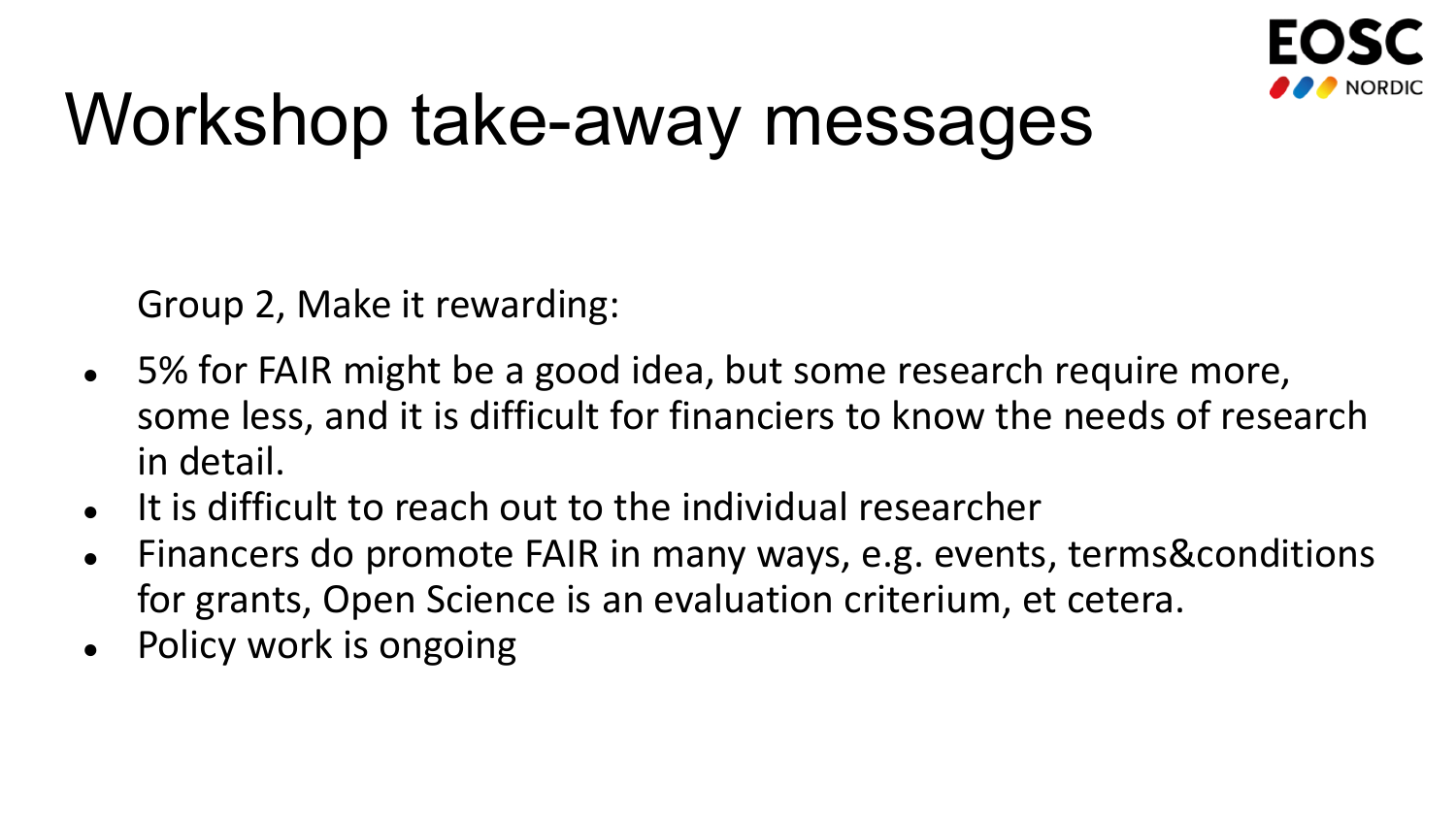

#### • Group 3: "Make it normative"

- Push from the top level!
- Levels of Fairification: not all data needs to be made available and FAIR --> select what data is important to keep and make that FAIR (data curation).
- Have examples of how FAIR data can lead to high-end research.
- Very important to have the infrastructure in order to be able to make FAIR normative.Tools need to be easy to use so the use is "normative"
- Group 4: "Make it easy"
	- Establish good practical guides and training on how to manage data/sharing data in line with legal requirements and research-ethical guidelines.
	- Resources are needed for organisations to supply necessary guides and training is needed
	- Requirements around DMPs are needed to promote the need of data management planning.